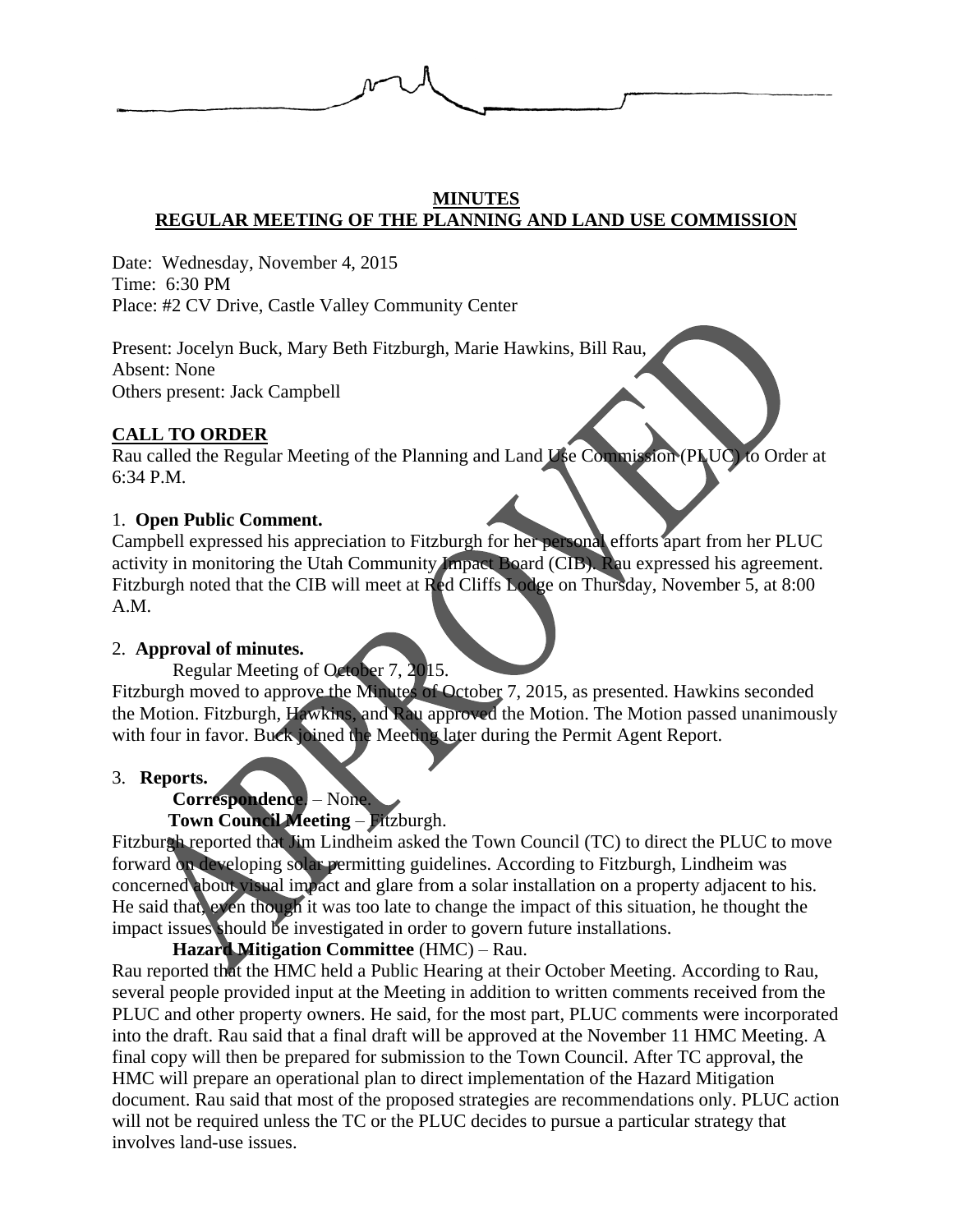

### **Permit Agent.**

Roth presented the October Permit report which included an Electrical Permit for Lot 341, a Septic Permit for Lot 110, and a Temporary Dwelling Permit for Lot 415 for a travel trailer for residential use during construction. Roth confirmed that a routine-Decommissioning Contract would be required before issuance of a building permit for the residence.

PLUC Members reviewed and approved the revisions and updates to the Building Information Sheet and the Building Permit Procedures Outline to reflect recent policy changes regarding electrical installations, forms, and procedures. Roth will provide a copy of the information sheets to the TC and will update the building information packets and the website. Rau suggested that the Town provide this revised information to all property owners in order to increase everyone's awareness.

PLUC Member Buck arrived during the Permit Agent Report.

### **Procedural Matters.**

Roth asked about a previous request to include a December Agenda item regarding the PLUC chair position for 2016. PLUC Members agreed that a December discussion would not be necessary. The election for PLUC Chair for the 2016 calendar year will occur at the first January 2016 Meeting.

### **NEW BUSINESS**

#### **4. Meeting Dates for 2016.**

PLUC Members reviewed a 2016 calendar in order to establish next year's Meeting schedule. The first Wednesday of each month was selected. Roth will prepare a 2016 Meeting Schedule and make it available to the Town Clerk for publishing in the Moab Times-Independent (TI) along with the other Meeting schedules for the Town.

Fitzburgh asked whether the Town was aware that the TI has different publishing rates for different types of documents. Roth will consult with the Town Clerk and the Fire Commission about the rates.

#### **UNFINISHED BUSINESS**

## 5. **Discussion re: upcoming conditional use permit (CUP) and business license (BL) renewals.**

Roth provided a copy of the pending list for CUP and BL renewals for 2016. The PLUC recommendation to the TC for approval of renewals is scheduled for the December 2, 2015, PLUC Meeting. Fitzburgh reported that she reminded the TC at its last Meeting to include CUP/BL renewals on their December Agenda. Roth will remind the Town Clerk.

### 6. **Discussion re: future amendments to Ordinance 85-3 (tabled).**

### 7. **Discussion and possible action re: regulations for solar panels, windmills, and other alternative energy structures (tabled).**

Fitzburgh moved to untable Item 7. Hawkins seconded the Motion. Buck, Fitzburgh, Hawkins, and Rau approved the Motion. The Motion passed unanimously.

Fitzburgh provided a document summarizing information regarding solar installations and some approaches taken by different municipalities in regulating their installation. She asked PLUC Members to review the document before the next PLUC Meeting. PLUC Members suggested regulating permits by capacity or height or by use of conditional use permits. Fitzburgh will draft some proposed language for discussion at the next Meeting.